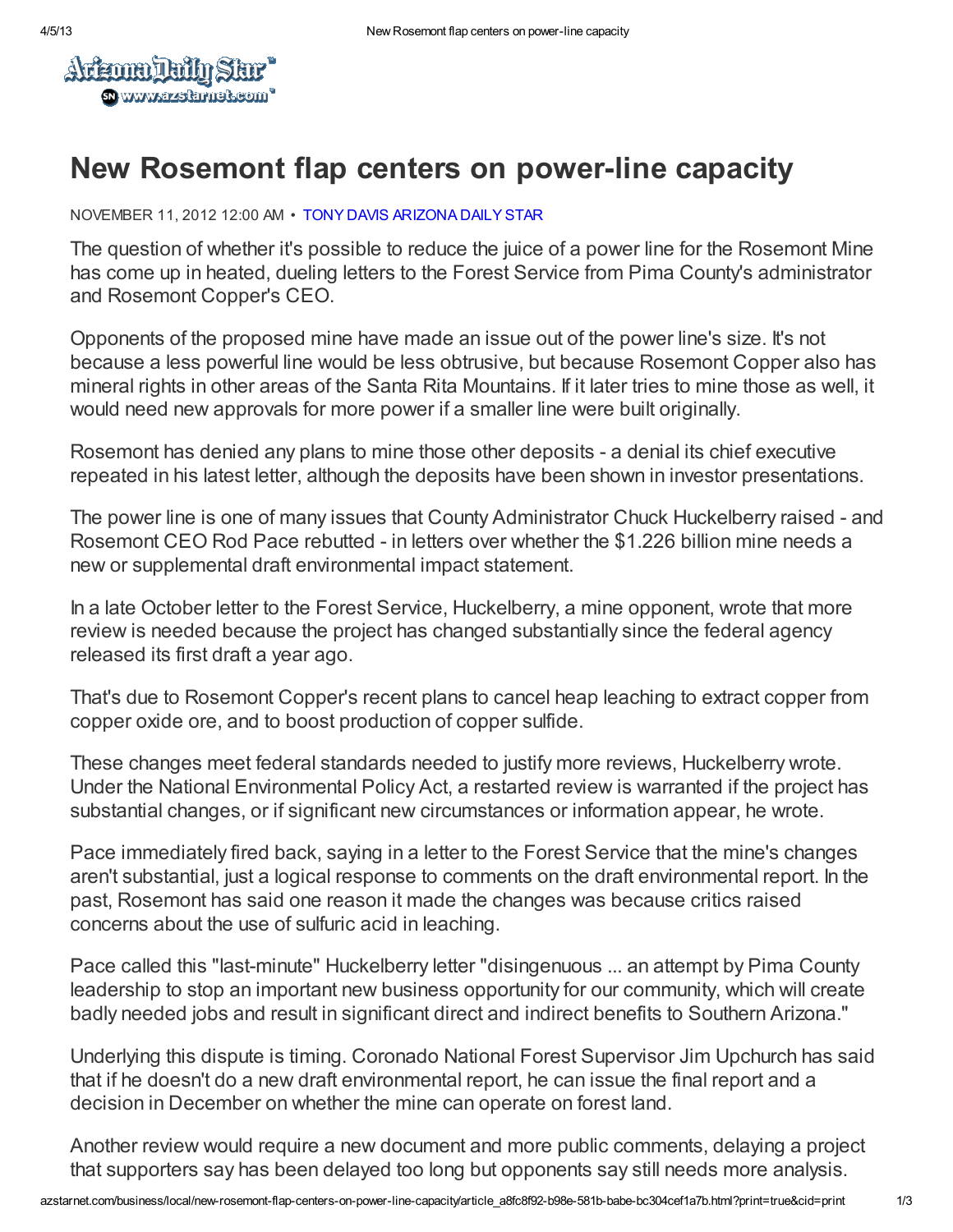The Arizona Corporation Commission voted earlier this year to approve a 13-mile, 138 KV Tucson Electric Power line from the Sahuarita area to the mine site in the Santa Ritas.

Huckelberry wrote that this line has enough excess capacity to serve four mines - so Rosemont could be served by a 69 KV line or a double-circuited, 46 KV line.

That's because in eliminating heap leaching and related activities, the company reduced its average power demand about 12 percent to below 100 megawatts from an original demand of more than 100 megawatts, he wrote.

TEP official Ed Beck told the ACC's power line siting committee a year ago that the 138 KV line could serve 400 to 500 megawatts, while a 69 KV line would be "marginal" for one mine.

Beyond that, TEP spokesman Joe Barrios said that while a 138 KV line has capacity to serve up to 500 megawatts, its entire system of substations and power transformers in that area can serve no more than 280 megawatts.

Also, even though Rosemont's average daily demand is now less than 100 megawatts, TEP needs a line that can serve Rosemont's total "connected load," or all the mine's equipment if used at once, Barrios said on Friday. That requires 126 megawatts - more than a double-circuit 46 or a single-circuit 69 can serve, Barrios said.

In other issues:

• Huckelberry wrote that the new Rosemont mine plans require removal of 80 million tons of rock more than analyzed in the 2011 environmental report. The pit appears larger on maps, and these two factors could cause substantial differences in how much depletion of the aquifer occurs, he said. It also could change the size and height of the tailings piles and the potential for rock failures, he wrote.

Pace replied that its changed operations will cause fewer impacts and that the mine's basic footprint is unchanged - and that the county's own maps show this. Eighty million tons is only 4 percent more than was studied in the 2011 environmental report - "not enough to result in substantially different impacts," Pace wrote.

• Deleting heap leaching, an associated solvent extraction plant and an underground drain system will trigger a significant amendment to the mine's already approved state aquifer protection permit, Huckelberry wrote. This means a substantial change in pollutant discharges, he said. Also, another environmental report should disclose the fate of oxide waste that won't be mined now, he wrote.

"We now know that oxides will be segregated from the processed rock, but where and for how long, and what will be the effects on the environment?" he asked.

Pace replied that impacts of the oxide waste rock already have been thoroughly studied, in geochemical research done as part of the draft environmental report. Those studies counted the oxide ore as waste rock "and therefore addressed any concerns," he said.

He added that the oxide processing has been eliminated partly in response to the Forest Service's preference of one of five alternative mine layouts, which reduces available operating